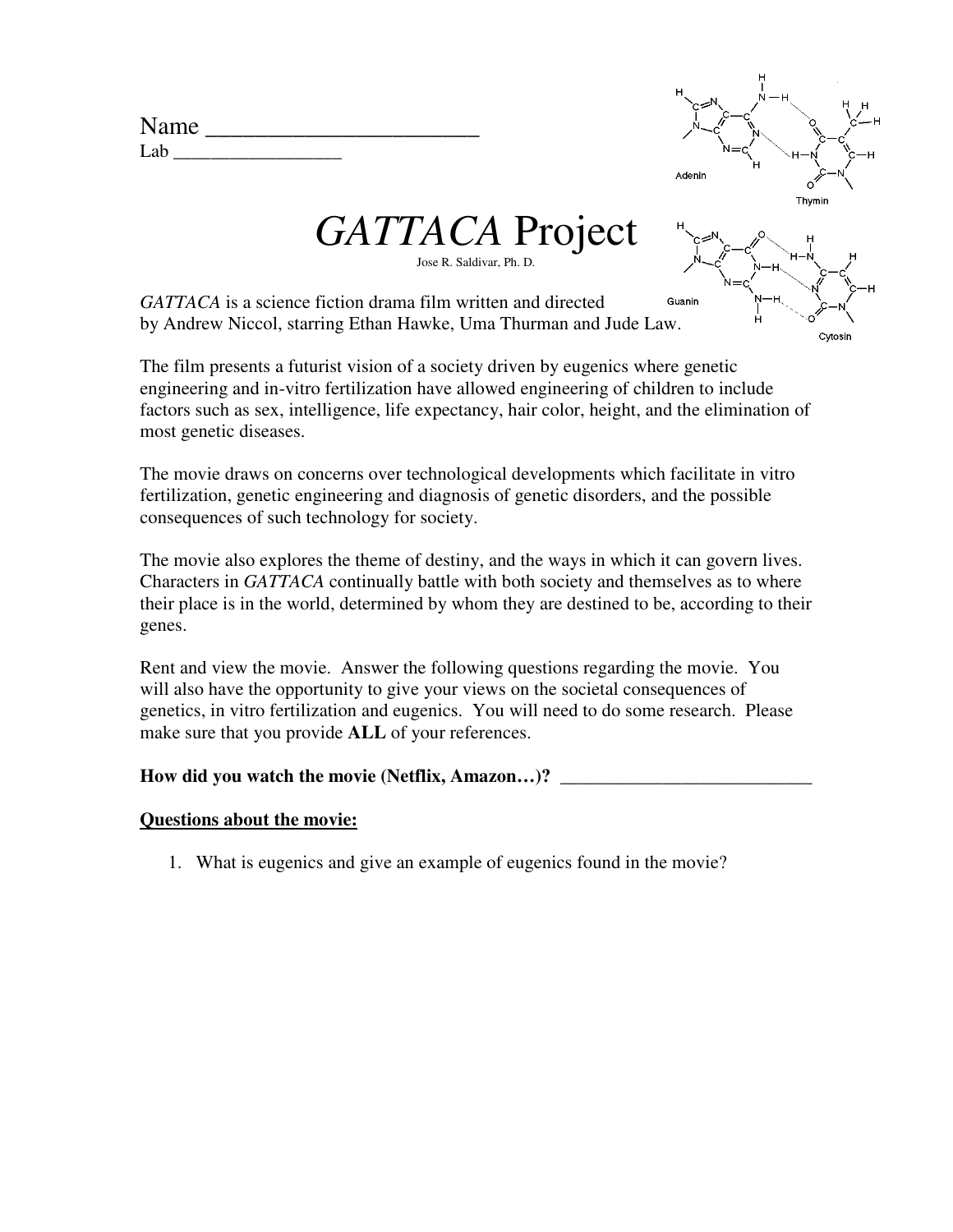2. Was Anton conceived by cloning or *in vitro* fertilization? Explain the difference between both procedures.



3. How did Vincent deceive GATTACA into thinking he was Gerome Marrow?

4. Describe Vincent's routine prior to going into work?

5. Why did he have to do this routine every day? Explain your answer with regards to each individual's genetics.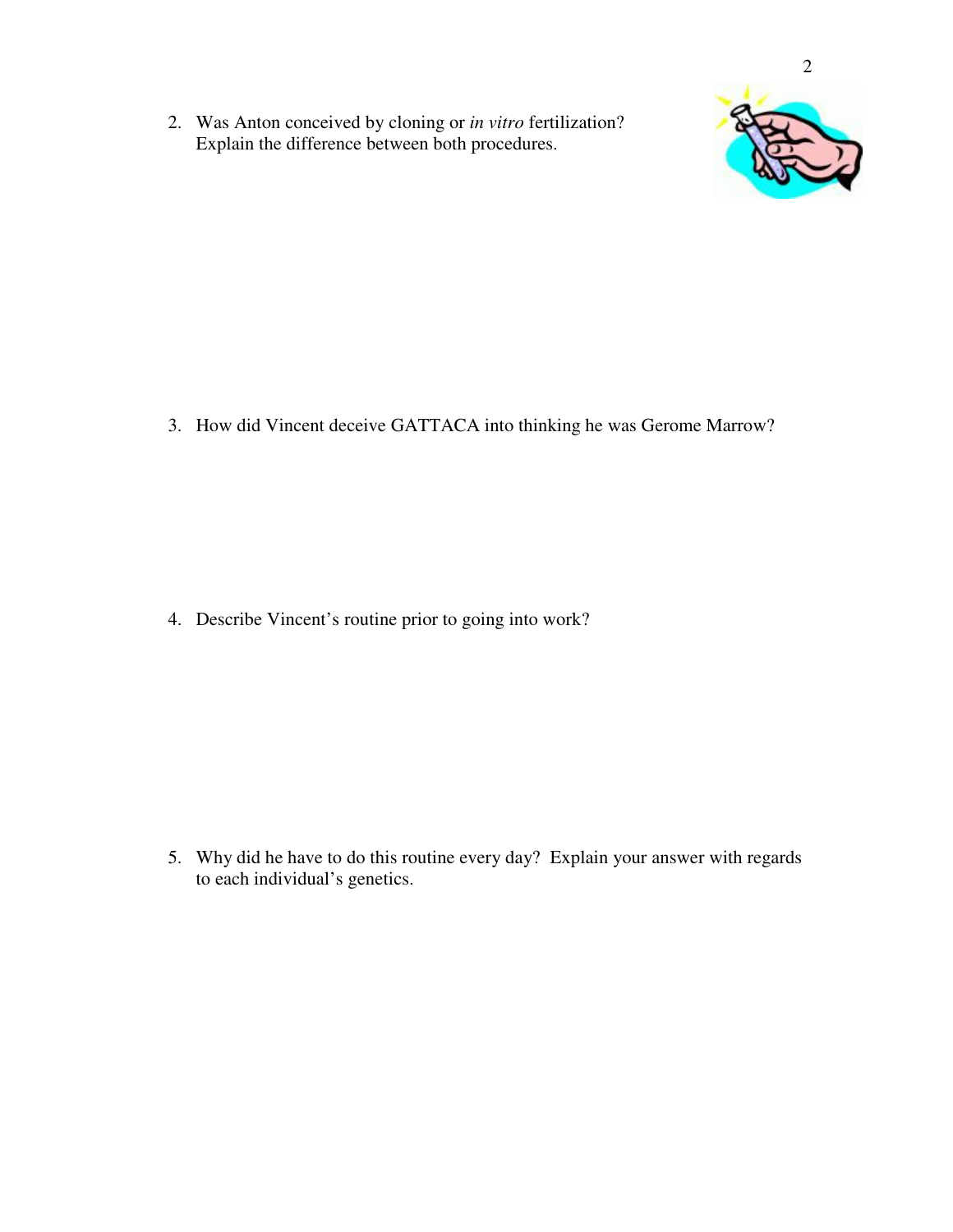## **Societal Questions**

(You will have to do research for these questions):

1. Eugenics has occurred. Give me two examples of Eugenics that have occurred in history.



- 2. *In vitro* fertilization is possible technique for individuals/couples that would like to have children.
	- a. Find a laboratory/clinic/company that performs in vitro fertilization. What its name?
	- b. Are there any criteria that a person/couple must have in order to be a candidate for in vitro fertilization?

- c. How much does it cost?
- d. What is their success rate?
- 3. What kind of genetic tests are routinely performed to fetuses prior to their birth?